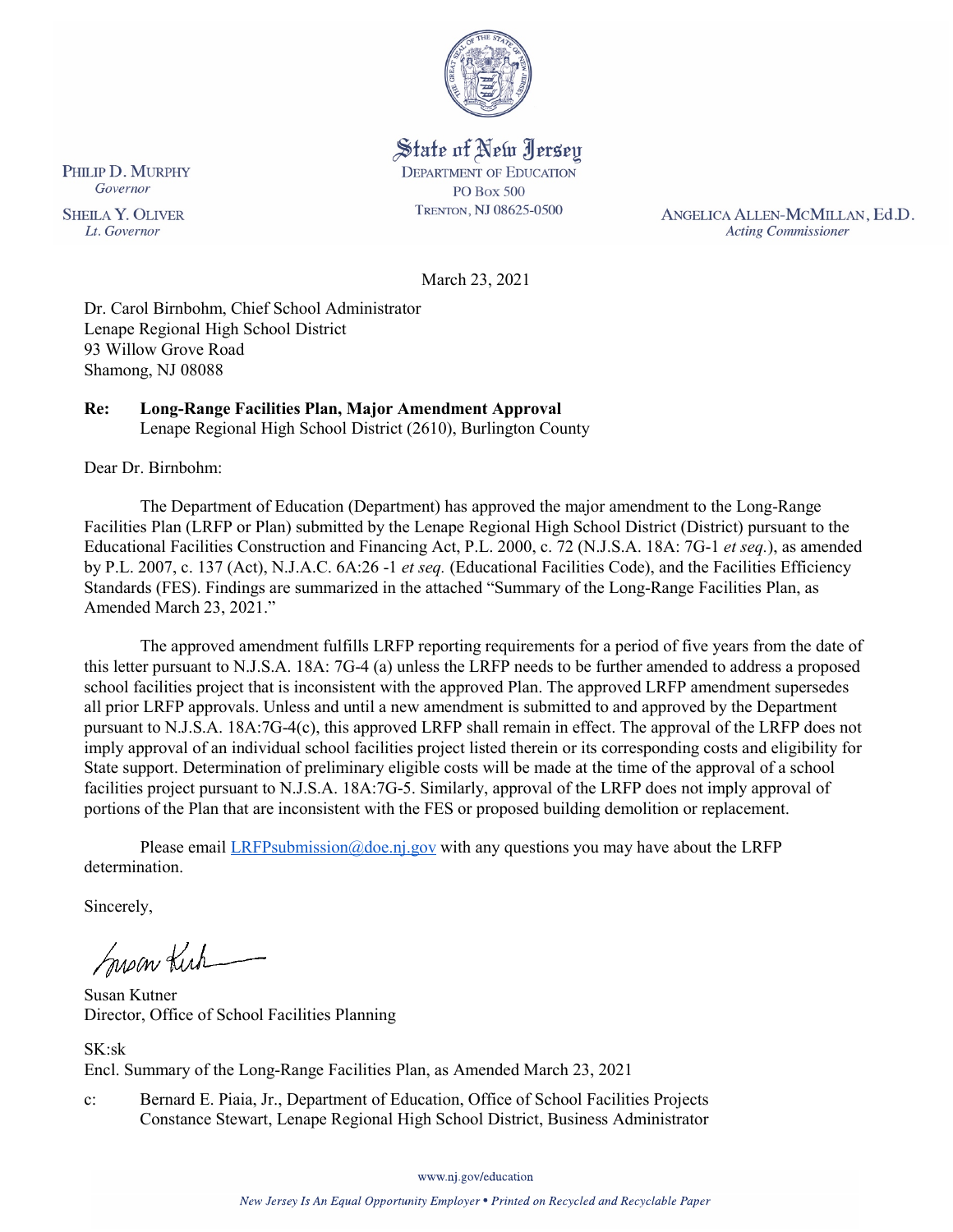# **Lenape Regional High School District (2610) Summary of the Long-Range Facilities Plan, as Amended March 23, 2021**

The Department of Education (Department) has completed its review of the major amendment to the Long-Range Facilities Plan (LRFP or Plan) submitted by the Lenape Regional High School District (District) pursuant to the Educational Facilities Construction and Financing Act, P.L. 2000, c. 72 (N.J.S.A. 18A: 7G-1 *et seq.*), as amended by P.L. 2007, c. 137 (Act), N.J.A.C. 6A:26-1 et seq. (Educational Facilities Code), and the Facilities Efficiency Standards (FES).

The following provides a summary of the District's approved amended LRFP. The summary is based on the standards set forth in the Act, the Educational Facilities Code, the FES, District-reported information in the Department's LRFP reporting system, and supporting documentation. The referenced reports in *italic* text are standard reports available on the Department's LRFP website.

#### **1. Inventory Overview**

The District is classified as a Regular Operating District (ROD) for funding purposes. It provides services for students in grades 9-12.

The District identified existing and proposed schools, sites, buildings, rooms, and site amenities in its LRFP. Table 1 lists the number of existing and proposed district schools, sites, and buildings. Detailed information can be found in the *School Asset Inventory Report* and the *Site Asset Inventory Report.*

**As directed by the Department, school facilities projects that have received initial approval by the Department and have been approved by the voters, if applicable, are represented as "existing" in the LRFP.** Approved projects that include new construction and/or the reconfiguration/reassignment of existing program space are as follows: n/a.

| Category                                     | <b>Existing</b> | <b>Proposed</b> |
|----------------------------------------------|-----------------|-----------------|
| Number of Schools (assigned DOE school code) |                 |                 |
| Number of School Buildings <sup>1</sup>      |                 |                 |
| Number of Non-School Buildings <sup>2</sup>  |                 |                 |
| Number of Vacant Buildings                   |                 |                 |
| Number of Sites                              |                 |                 |

#### **Table 1: Number of Schools, School Buildings, and Sites**

Based on the existing facilities inventory submitted by the District:

- Schools using leased buildings (short or long-term): Cherokeee HS (040) former Evans School
- Schools using temporary classroom units (TCUs), excluding TCUs supporting construction: n/a
- Vacant/unassigned school buildings:  $n/a$

 $\overline{a}$ 

<span id="page-1-1"></span><span id="page-1-0"></span>*<sup>1</sup>* Includes district-owned buildings and long-term leases serving students in district-operated programs

<sup>&</sup>lt;sup>2</sup> Includes occupied district-owned buildings not associated with a school, such as administrative buildings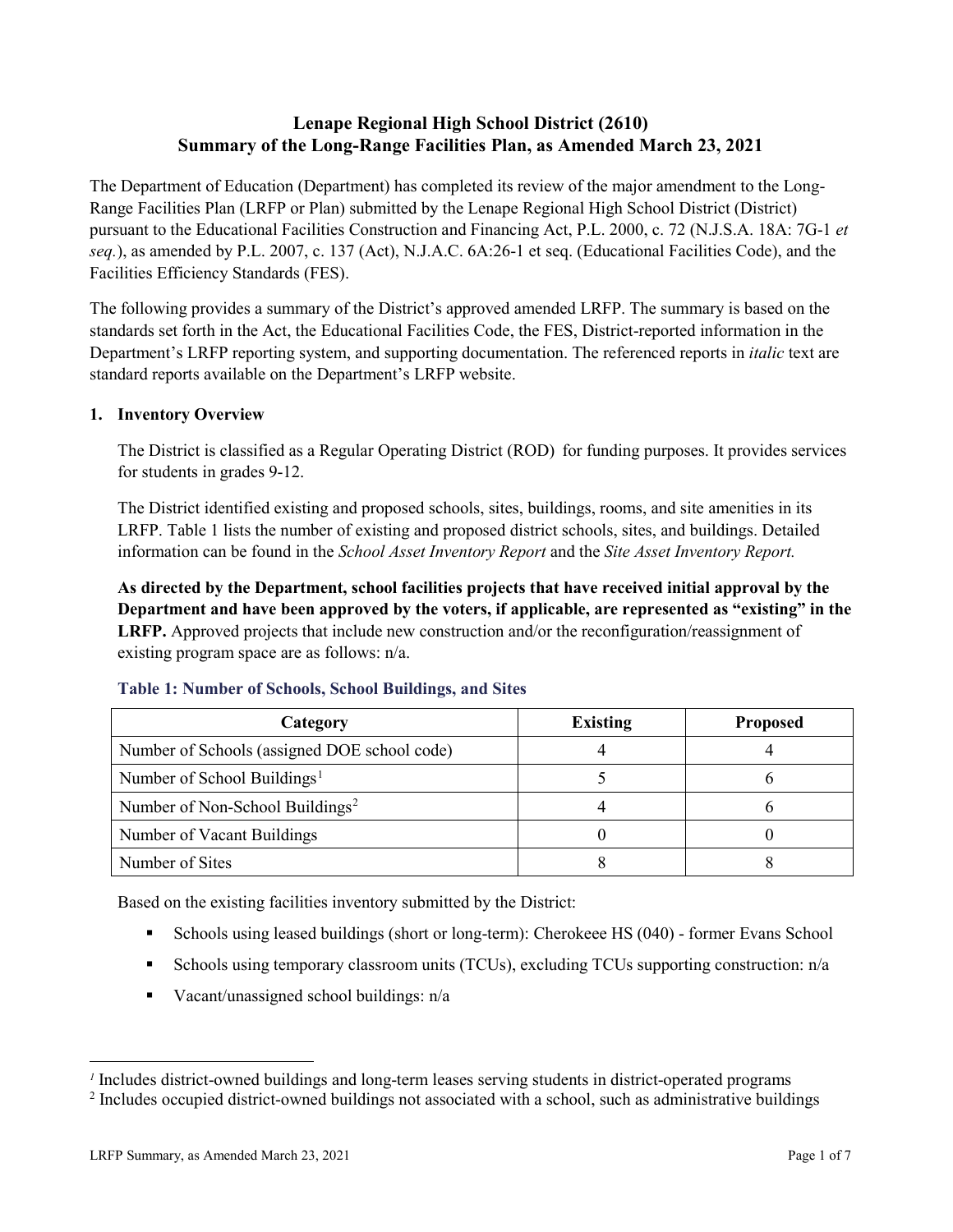Findings:

The Department has determined that the proposed inventory is adequate for approval of the District's LRFP amendment. However, the LRFP determination does not imply approval of an individual school facilities project listed within the LRFP; the District must submit individual project applications for project approval.

# **2. District Enrollments**

The District determined the number of students, or "proposed enrollments," to be accommodated for LRFP planning purposes on a district-wide basis and in each school.

The Department minimally requires the submission of a standard cohort-survival projection using historic enrollment data from the Application for School State Aid (ASSA) or NJ Smart. The cohort-survival method projection method forecasts future students based upon the survival of the existing student population as it moves from grade to grade. A survival ratio of less than 1.00 indicates a loss of students, while a survival ratio of more than 1.00 indicates the class size is increasing. For example, if a survival ratio tracking first to second grade is computed to be 1.05, the grade size is increasing by 5% from one year to the next. The cohort-survival projection methodology works well for communities with stable demographic conditions. Atypical events impacting housing or enrollments, such as an economic downturn that halts new housing construction or the opening of a charter or private school, typically makes a cohort-survival projection less reliable.

#### **Proposed enrollments are based on a standard cohort-survival enrollment projection.**

Adequate supporting documentation was submitted to the Department to justify the proposed enrollments. Table 2 provides a comparison of existing and projected enrollments. All totals include special education students.

|                              | <b>Existing Enrollments</b> | <b>District Proposed Enrollments</b> |
|------------------------------|-----------------------------|--------------------------------------|
| <b>Grades</b>                | 2019-20                     | 2022-23                              |
| PK (excl. private providers) |                             |                                      |
| Grades K to 5                |                             |                                      |
| Grades 6 to 8                |                             |                                      |
| Grades 9 to 12               | 6,803                       | 6,387                                |
| <b>Totals PK to 12</b>       | 6,803                       | 6,387                                |

# **Table 2: Enrollments**

Findings:

The Department has determined the District's proposed enrollments to be acceptable for approval of the District's LRFP amendment. The Department will require a current enrollment projection at the time an application for a school facilities project is submitted incorporating the District's most recent enrollments in order to verify that the LRFP's planned capacity is appropriate for the updated enrollments.

# **3. District Practices Capacity**

Based on information provided in the room inventories, District Practices Capacity was calculated for each school building to determine whether adequate capacity is proposed for the projected enrollments based on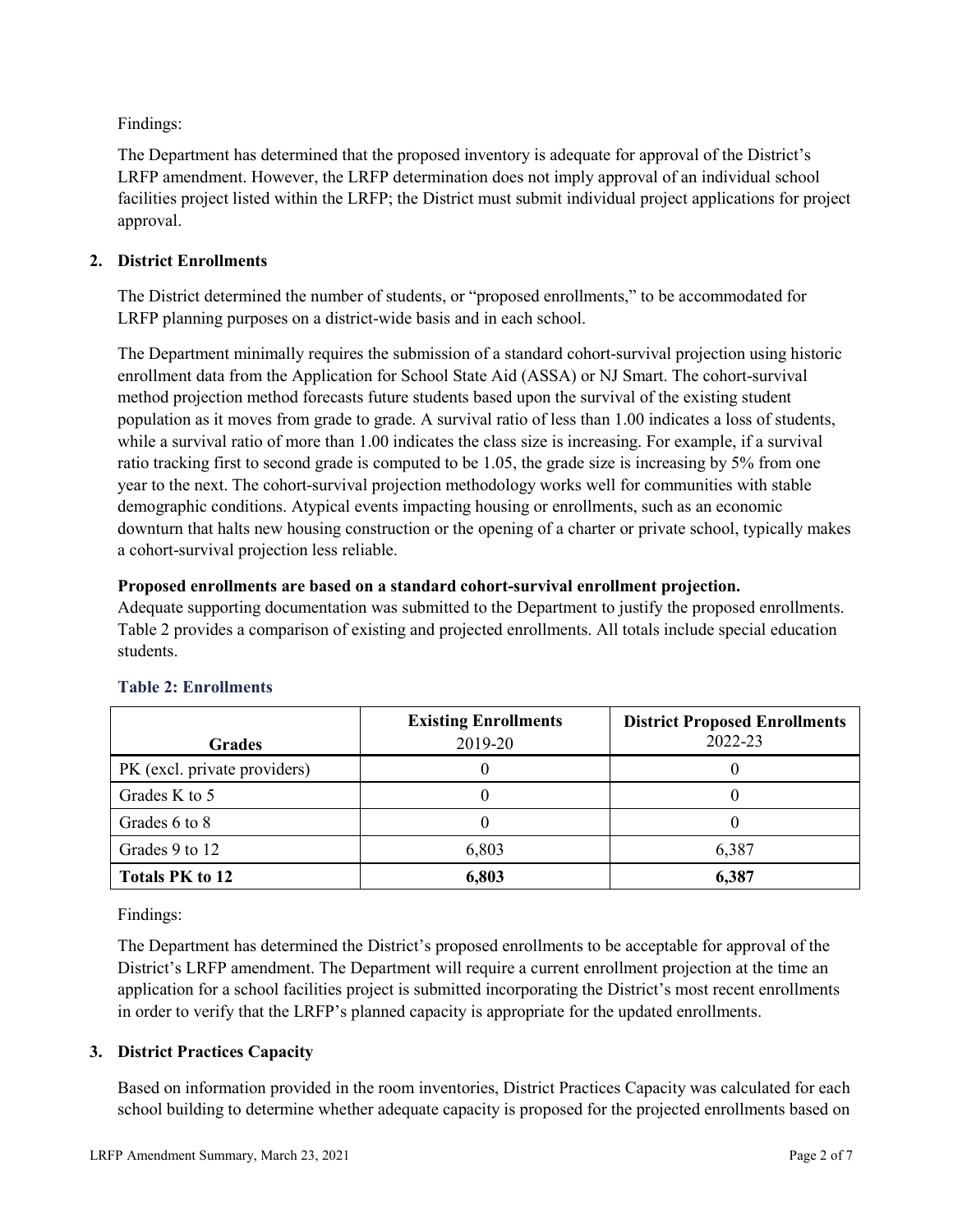district scheduling and class size practices. The capacity totals assume instructional buildings can be fully utilized regardless of school sending areas, transportation, and other operational issues. The calculations only consider district-owned buildings and long-term leases; short term leases and temporary buildings are excluded. **A capacity utilization factor of 90% for classrooms serving grades K-8 and 85% for classrooms serving grades 9-12 is applied in accordance with the FES.** No capacity utilization factor is applied to preschool classrooms.

In certain cases, districts may achieve adequate District Practices Capacity to accommodate enrollments but provide inadequate square feet per student in accordance with the FES, resulting in educational adequacy issues and "Unhoused Students." Unhoused students are considered in the "Functional Capacity" calculations used to determine potential State support for school facilities projects and are analyzed in Section 4.

Table 3 provides a summary of proposed enrollments and existing and proposed District-wide capacities. Detailed information can be found in the LRFP website reports titled *FES and District Practices Capacity Report, Existing Rooms Inventory Report, and Proposed Rooms Inventory Report.*

| <b>Grades</b>              | <b>Proposed</b><br><b>Enrollments</b> | <b>Existing</b><br><b>District</b><br><b>Practices</b><br>Capacity | <b>Existing</b><br>Deviation* | <b>Proposed</b><br><b>District</b><br><b>Practices</b><br>Capacity | <b>Proposed</b><br>Deviation* |
|----------------------------|---------------------------------------|--------------------------------------------------------------------|-------------------------------|--------------------------------------------------------------------|-------------------------------|
| Elementary ( $PK$ to 5)    | 0                                     | 0.00                                                               | 0.00                          | 0.00                                                               | 0.00                          |
| Middle $(6 \text{ to } 8)$ | 0                                     | 0.00                                                               | 0.00                          | 0.00                                                               | 0.00                          |
| High $(9 \text{ to } 12)$  | 6,387                                 | 8,194.65                                                           | 1,807.65                      | 8,279.65                                                           | 1,892.65                      |
| <b>District Totals</b>     | 6,387                                 | 8,194.65                                                           | 1,807.65                      | 8,279.65                                                           | 1,892.65                      |

# **Table 3: District Practices Capacity Analysis**

*\* Positive numbers signify surplus capacity; negative numbers signify inadequate capacity. Negative values for District Practices capacity are acceptable for approval if proposed enrollments do not exceed 100% capacity utilization.*

Considerations:

- Based on the proposed enrollments and existing room inventories, the District is projected to have inadequate capacity for the following grade groups, assuming all school buildings can be fully utilized: n/a
- Adequate justification has been provided by the District if the proposed capacity for a school significantly deviates from the proposed enrollments. Generally, surplus capacity is acceptable for LRFP approval if additional capacity is not proposed through new construction.

# Findings:

The Department has determined that proposed District capacity, in accordance with the proposed enrollments, is adequate for approval of the District's LRFP amendment. The Department will require a current enrollment projection at the time an application for a school facilities project is submitted, incorporating the District's most recent Fall Enrollment Report, in order to verify that the LRFP's planned capacity meets the District's updated enrollments.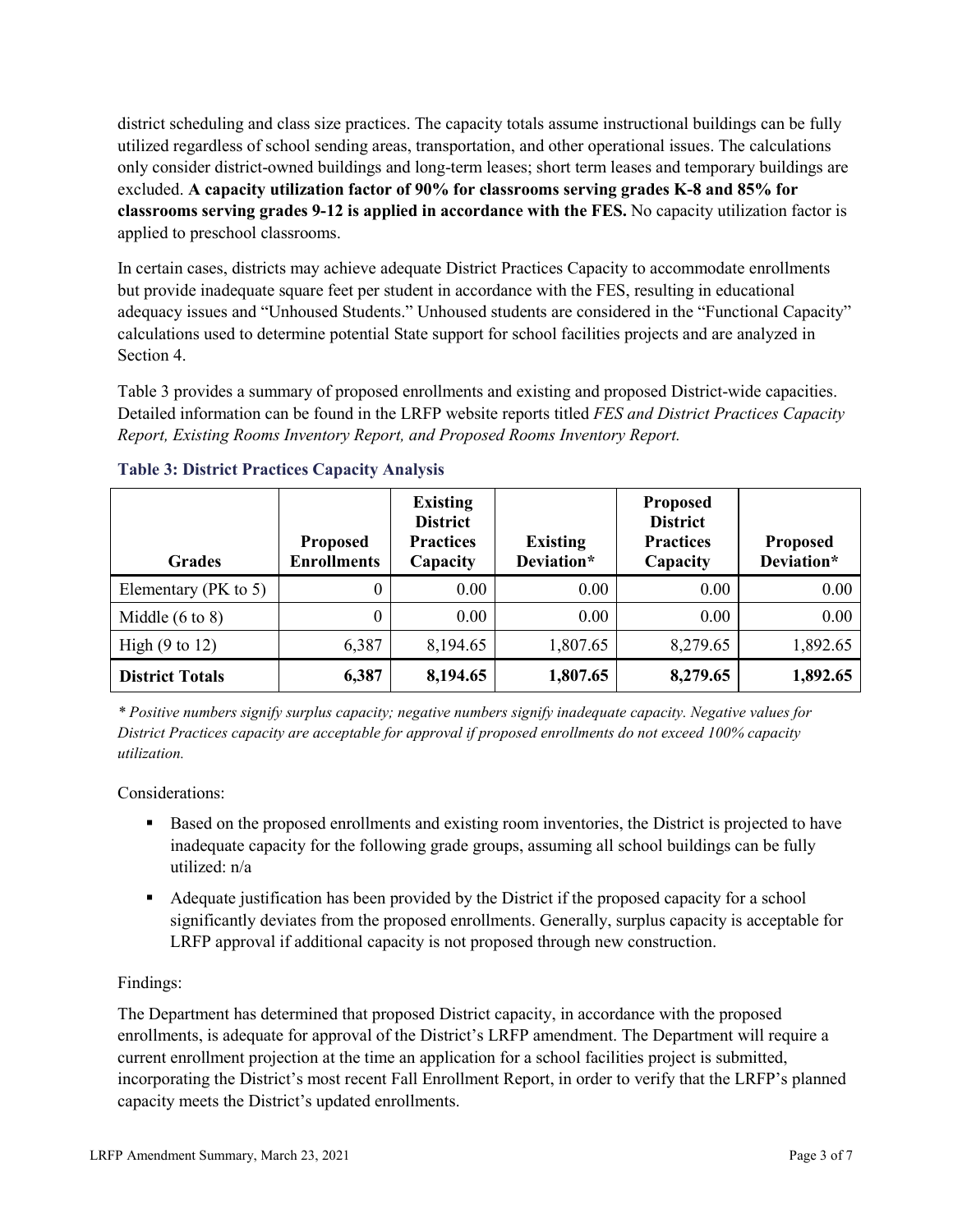# **4. New Construction Funding Eligibility**

*Functional Capacity* was calculated and compared to the proposed enrollments to provide a **preliminary estimate** of Unhoused Students and new construction funding eligibility. **A final determination will be made at the time of project application approval.**

*Functional Capacity* is the adjusted gross square footage of a school building *(total gross square feet minus excluded space)* divided by the minimum area allowance per full-time equivalent student for the grade level contained therein. *Unhoused Students* is the number of students projected to be enrolled in the District that exceeds the Functional Capacity of the District's schools pursuant to N.J.A.C. 6A:26-2.2(c). *Excluded Square Feet* includes (1) square footage exceeding the FES for any pre-kindergarten, kindergarten, general education, or self-contained special education classroom; (2) grossing factor square footage *(corridors, stairs, mechanical rooms, etc.)* that exceeds the FES allowance, and (3) square feet proposed to be demolished or discontinued from use. Excluded square feet may be revised during the review process for individual school facilities projects.

Table 4 provides a preliminary assessment of the Functional Capacity, Unhoused Students, and Estimated Maximum Approved Area for Unhoused Students for each FES grade group. The calculations exclude temporary facilities and short-term leased buildings. School buildings proposed for whole or partial demolition or reassignment to a non-school use are excluded from the calculations pending project application review. If a building is proposed to be reassigned to a different school, the square footage is applied to the proposed grades after reassignment. Buildings that are not assigned to a school are excluded from the calculations. In addition, only preschool students eligible for state funding (former ECPA students) are included. Detailed information concerning the calculations can be found in the *Functional Capacity and Unhoused Students Report* and the *Excluded Square Footage Report.*

| Category                                     | PK/K to 5 | 6 to 8   | 9 to 12   | <b>Total</b> |
|----------------------------------------------|-----------|----------|-----------|--------------|
| Eligible PK /K-12 Proposed Enrollments       | $\theta$  | $^{(1)}$ | 6,387     |              |
| FES Area Allowance (SF/student)              | 125.00    | 134.00   | 151.00    |              |
| <b>Prior to Completion of Proposed Work:</b> |           |          |           |              |
| <b>Existing Gross Square Feet</b>            | $\theta$  | $\theta$ | 1,408,880 | 1,408,880    |
| <b>Adjusted Gross Square Feet</b>            | $\theta$  | $\theta$ | 1,237,945 | 1,237,956    |
| <b>Adjusted Functional Capacity</b>          | 0.00      | 0.00     | 8,198.31  |              |
| <b>Unhoused Students</b>                     | 0.00      | 0.00     | 0.00      |              |
| Est. Max. Area for Unhoused Students         | 0.00      | 0.00     | 0.00      |              |
| <b>After Completion of Proposed Work:</b>    |           |          |           |              |
| Gross Square Feet                            | $\theta$  | $\theta$ | 1,428,523 | 1,428,523    |
| New Gross Square Feet                        | $\theta$  | $\theta$ | 19,643    | 19,643       |
| <b>Adjusted Gross Square Feet</b>            | $\Omega$  | $\Omega$ | 1,257,588 | 1,257,588    |
| <b>Functional Capacity</b>                   | 0.00      | 0.00     | 8,328.40  |              |
| <b>Unhoused Students after Construction</b>  | 0.00      | 0.00     | 0.00      |              |
| Est. Max. Area Remaining                     | 0.00      | 0.00     | 0.00      |              |

#### **Table 4: Estimated Maximum Approved Area for Unhoused Students**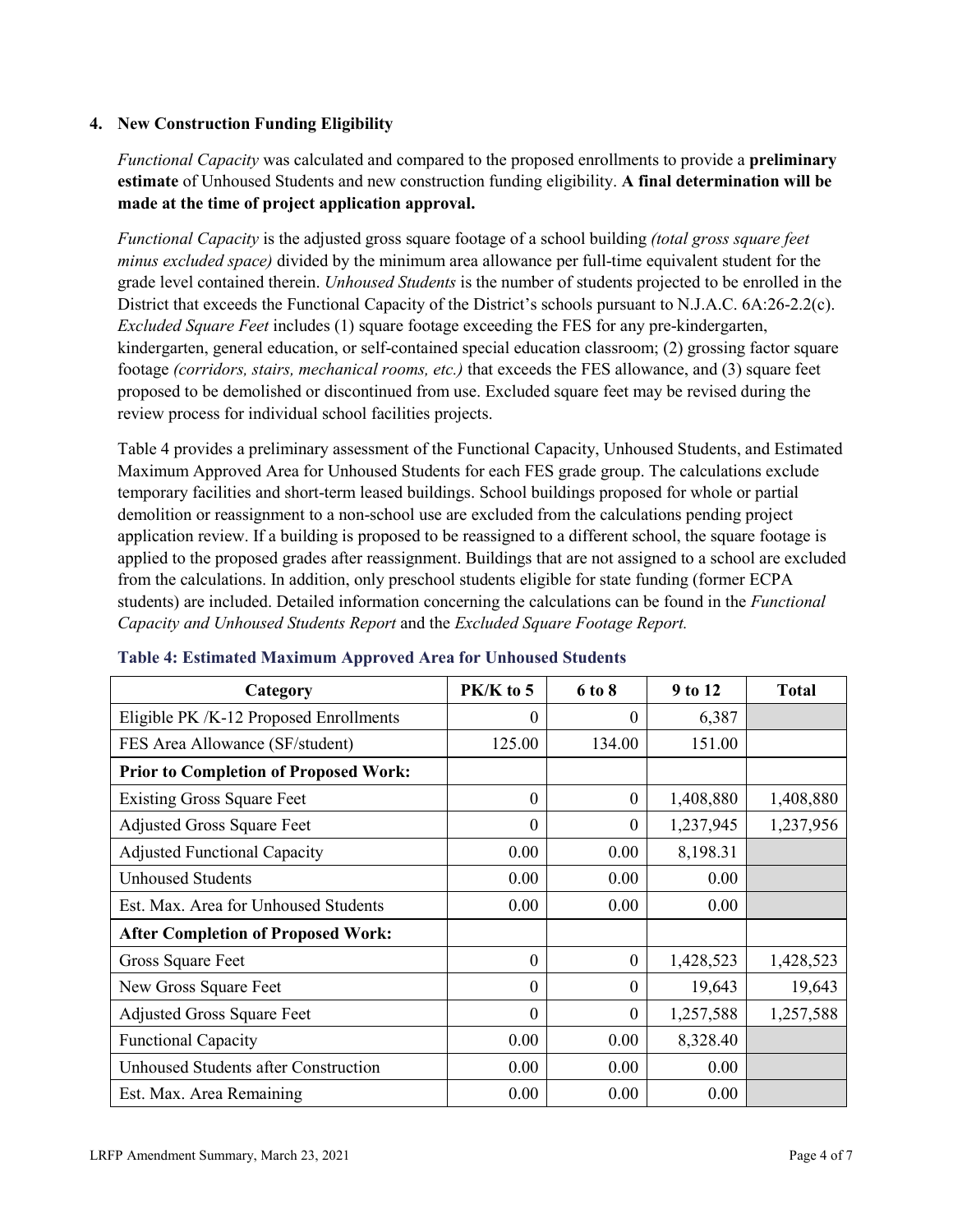Facilities used for non-instructional or non-educational purposes are ineligible for State support under the Act. However, projects for such facilities shall be reviewed by the Department to determine whether they are consistent with the District's LRFP and whether the facility, if it is to house students (full or part time) conforms to educational adequacy requirements. These projects shall conform to all applicable statutes and regulations.

Estimated costs represented in the LRFP by the District are for capital planning purposes only. The estimates are not intended to represent preliminary eligible costs or final eligible costs of approved school facilities projects.

Considerations:

- The District does not have approved projects pending completion, as noted in Section 1, that impact the Functional Capacity calculations.
- **The Functional Capacity calculations** *exclude* square feet proposed for demolition or discontinuation for the following FES grade groups and school buildings pending a feasibility study and project review: n/a.
- Based on the preliminary assessment, the District has Unhoused Students prior to the completion of proposed work for the following FES grade groups: n/a.
- New construction is proposed for the following FES grade groups: 9-12.
- Proposed new construction exceeds the estimated maximum area allowance for Unhoused Students prior to the completion of the proposed work for the following grade groups: 9-12.
- The District, based on the preliminary LRFP assessment, will not have Unhoused Students after completion of the proposed LRFP work. If the District is projected to have Unhoused Students, adequate justification has been provided to confirm educational adequacy in accordance with Section 6 of this determination.

# Findings:

Functional Capacity and Unhoused Students calculated in the LRFP are preliminary estimates. Preliminary Eligible Costs (PEC) and Final Eligible Costs (FEC) will be included in the review process for specific school facilities projects. A feasibility study undertaken by the District is required if building demolition or replacement is proposed per N.J.A.C. 6A:26-2.3(b)(10).

# **5. Proposed Work**

The District assessed program space, capacity, and physical plant deficiencies to determine corrective actions. Capital maintenance, or *"system actions,"* address physical plant deficiencies due to operational, building code, and /or life cycle issues. Inventory changes, or *"inventory actions,*" add, alter, or eliminate sites, site amenities, buildings, and/or rooms.

The Act (N.J.S.A. 18A:7G-7b) provides that all school facilities shall be deemed suitable for rehabilitation unless a pre-construction evaluation undertaken by the District demonstrates to the satisfaction of the Commissioner that the structure might pose a risk to the safety of the occupants even after rehabilitation or that rehabilitation is not cost-effective. Pursuant to N.J.A.C. 6A:26-2.3(b)(10), the Commissioner may identify school facilities for which new construction is proposed in lieu of rehabilitation for which it appears from the information presented that new construction is justified, provided, however, that for such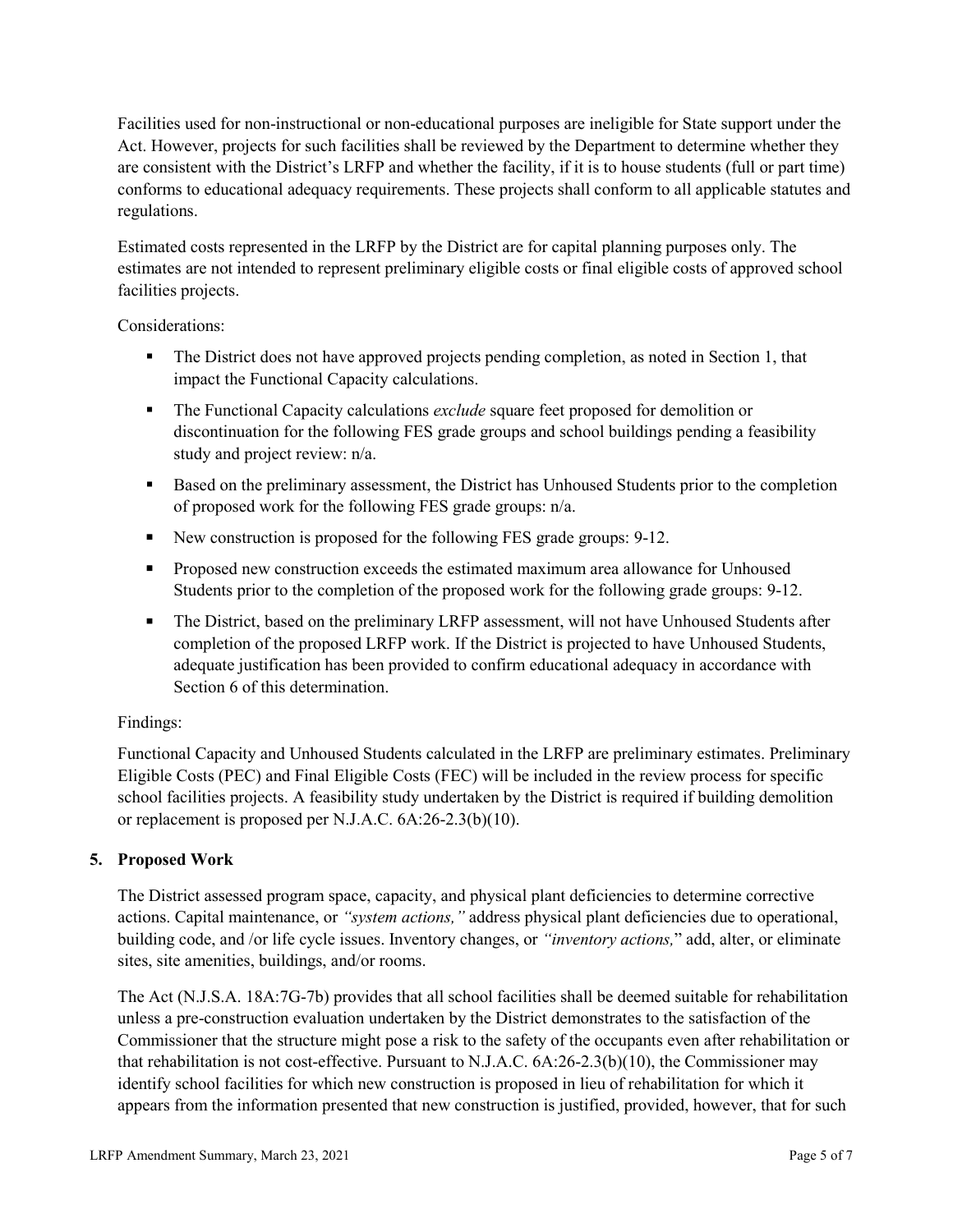school facilities so identified, the District must submit a feasibility study as part of the application for the specific school facilities project. The cost of each proposed building replacement is compared to the cost of additions or rehabilitation required to eliminate health and safety deficiencies and to achieve the District's programmatic model.

Table 5 lists the scope of work proposed for each school based on the building(s) serving their student population. Proposed inventory changes are described in the LRFP website reports titled *"School Asset Inventory Report and "Proposed Room Inventory Report."* Information concerning proposed systems work, or capital maintenance can be found in a supporting document submitted by the District.

With the completion of the proposed work, the following schools are proposed to be eliminated:  $n/a$ ; the following schools are proposed to be added: n/a.

| <b>Proposed Scope of Work</b>                                                                  | <b>Applicable Schools</b>                      |
|------------------------------------------------------------------------------------------------|------------------------------------------------|
| <b>Renovation only</b> (no new construction)                                                   |                                                |
| System actions only (no inventory actions)                                                     | Cherokee (040), Lenape (050), Shawnee<br>(060) |
| Existing inventory actions only (no systems actions)                                           | n/a                                            |
| Systems and inventory changes                                                                  | n/a                                            |
| <b>New construction</b>                                                                        |                                                |
| Building addition only (no systems actions)                                                    | n/a                                            |
| Renovation and building addition (system, existing<br>inventory, and new construction actions) | Seneca $(070)$                                 |
| New building on existing site.                                                                 | n/a                                            |
| New building on new or expanded site                                                           | n/a                                            |
| Site and building disposal (in addition to above scopes)                                       |                                                |
| Partial building demolition                                                                    | n/a                                            |
| Whole building demolition                                                                      | n/a                                            |
| Site and building disposal or discontinuation of use                                           | n/a                                            |

#### **Table 5: School Building Scope of Work**

Findings:

The Department has determined that the proposed work is adequate for approval of the District's LRFP amendment. However, Department approval of proposed work in the LRFP does not imply the District may proceed with a school facilities project. The District must submit individual project applications with cost estimates for Department project approval. Both school facilities project approval and other capital project review require consistency with the District's approved LRFP.

# **6. Proposed Room Inventories and the Facilities Efficiency Standards**

The District's proposed school buildings were evaluated to assess general educational adequacy in terms of compliance with the FES area allowance pursuant to N.J.A.C. 6A:26-2.2 and 2.3.